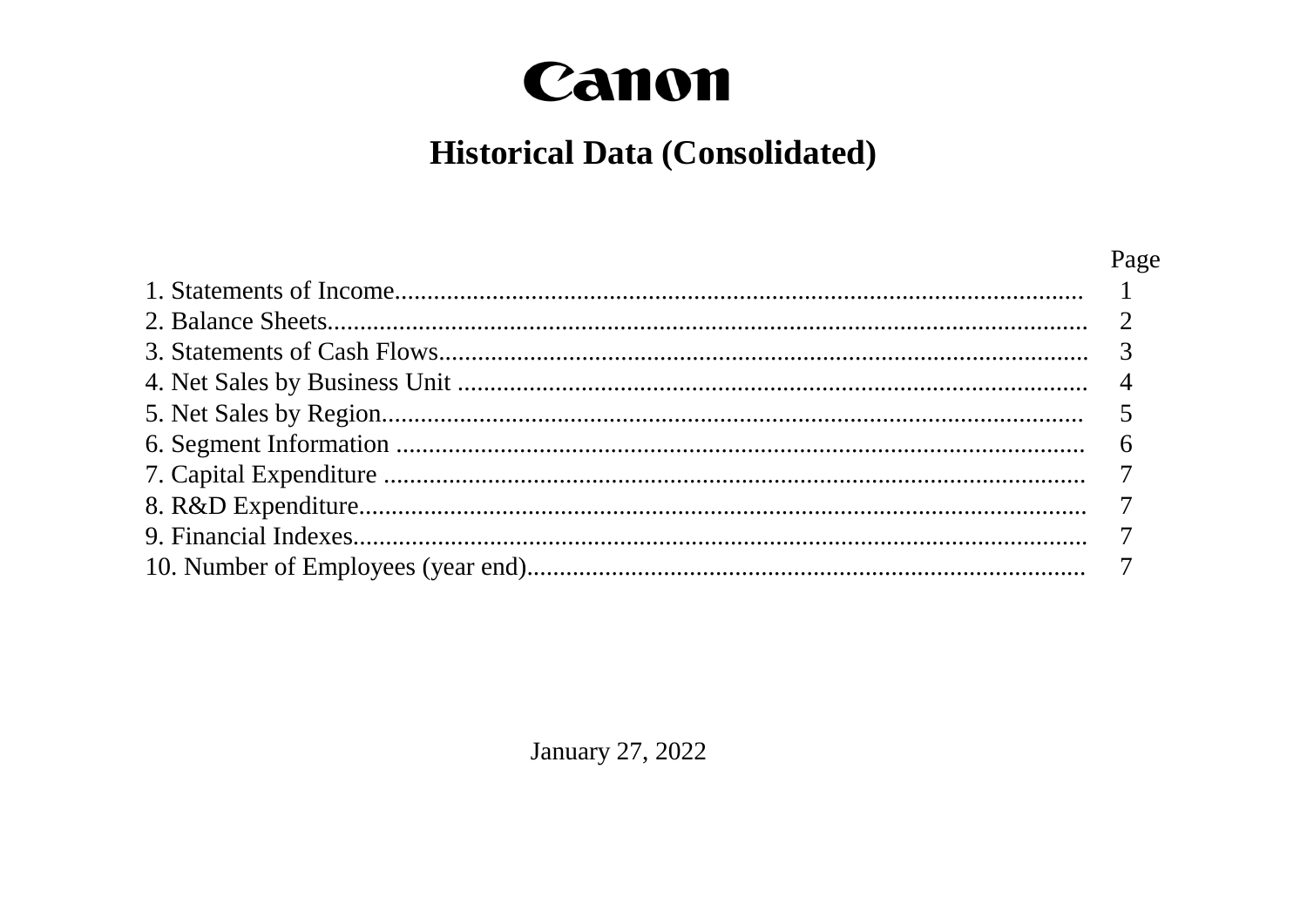| 1. Statements of Income                                        |           |           |           |           |           |           |           |           |           | Canon     |
|----------------------------------------------------------------|-----------|-----------|-----------|-----------|-----------|-----------|-----------|-----------|-----------|-----------|
|                                                                | 2012      | 2013      | 2014      | 2015      | 2016      | 2017      | 2018      | 2019      | 2020      | 2021      |
| (Millions of yen)                                              |           |           |           |           |           |           |           |           |           |           |
| Net sales                                                      | 3,479,788 | 3,731,380 | 3,727,252 | 3,800,271 | 3,401,487 | 4,080,015 | 3,951,937 | 3,593,299 | 3,160,243 | 3,513,357 |
| Cost of sales                                                  | 1.829.822 | 1,932,959 | 1,866,830 | 1,868,175 | 1,729,489 | 2,089,461 | 2,116,383 | 1,983,266 | 1,784,375 | 1,885,565 |
| Gross profit                                                   | 1,649,966 | 1,798,421 | 1,860,422 | 1,932,096 | 1,671,998 | 1,990,554 | 1,835,554 | 1,610,033 | 1,375,868 | 1,627,792 |
| % of sales                                                     | 47.4%     | 48.2%     | 49.9%     | 50.8%     | 49.2%     | 48.8%     | 46.4%     | 44.8%     | 43.5%     | 46.3%     |
| Operating expenses                                             | 1,325,545 | 1,461,798 | 1,515,068 | 1,588,367 | 1,455,660 | 1,668,343 | 1,493,102 | 1,435,613 | 1,265,321 | 1,345,874 |
| Operating profit                                               | 324,421   | 336,623   | 345,354   | 343,729   | 216,338   | 322,211   | 342,452   | 174,420   | 110,547   | 281,918   |
| % of sales                                                     | 9.3%      | 9.0%      | 9.3%      | 9.0%      | 6.4%      | 7.9%      | 8.7%      | 4.9%      | 3.5%      | 8.0%      |
| Other income (deductions):                                     |           |           |           |           |           |           |           |           |           |           |
| Interest and dividend income                                   | 6,792     | 6,579     | 7,906     | 5,501     | 4,762     | 6,012     | 6,604     | 5,526     | 2,923     | 2,232     |
| Interest expense                                               | (1,022)   | (550)     | (500)     | (584)     | (1,061)   | (818)     | (797)     | (1,038)   | (854)     | (647)     |
| Other, net                                                     | 12,931    | 4,298     | 30,083    | (1, 337)  | 24,525    | 27,085    | 14,133    | 16,585    | 17,664    | 19,203    |
| Total                                                          | 18,701    | 10,327    | 37,489    | 3,580     | 28,226    | 32,279    | 19,940    | 21,073    | 19,733    | 20,788    |
| Income before income taxes                                     | 343,122   | 346,950   | 382,843   | 347,309   | 244,564   | 354,490   | 362,392   | 195,493   | 130,280   | 302,706   |
| % of sales                                                     | 9.9%      | 9.3%      | 10.3%     | 9.1%      | 7.2%      | 8.7%      | 9.2%      | 5.4%      | 4.1%      | 8.6%      |
| Income taxes                                                   | 110,338   | 108,041   | 117,850   | 116,395   | 82,878    | 98,439    | 95,995    | 56,146    | 34,337    | 71,866    |
| Consolidated net income                                        | 232,784   | 238,909   | 264,993   | 230,914   | 161,686   | 256,051   | 266,397   | 139,347   | 95,943    | 230,840   |
| Less: Net income attributable to noncontrolling interest       | 7,930     | 9,080     | 10,366    | 10,971    | 11,352    | 13,970    | 13,956    | 14,383    | 12,625    | 16,122    |
| Net income attributable to Canon Inc.                          | 224,854   | 229,829   | 254,627   | 219,943   | 150,334   | 242,081   | 252,441   | 124,964   | 83,318    | 214,718   |
|                                                                | 6.5%      | 6.2%      | 6.8%      | 5.8%      | 4.4%      | 5.9%      | 6.4%      | 3.5%      | 2.6%      | 6.1%      |
| (Yen)                                                          |           |           |           |           |           |           |           |           |           |           |
| Net income attributable to Canon Inc. stockholders' per share: |           |           |           |           |           |           |           |           |           |           |
| Basic                                                          | 191.59    | 200.21    | 228.88    | 201.41    | 137.66    | 223.03    | 233.80    | 116.79    | 79.37     | 205.35    |
| Diluted                                                        | 191.58    | 200.21    | 228.88    | 201.40    | 137.66    | 223.03    | 233.78    | 116.77    | 79.35     | 205.29    |
| Average exchange rate:                                         |           |           |           |           |           |           |           |           |           |           |
| US\$                                                           | 80.0      | 97.8      | 106.2     | 121.1     | 108.6     | 112.1     | 110.4     | 109.0     | 106.7     | 109.9     |
| <b>EURO</b>                                                    | 102.8     | 130.0     | 140.6     | 134.2     | 120.3     | 126.7     | 130.3     | 122.0     | 122.1     | 129.9     |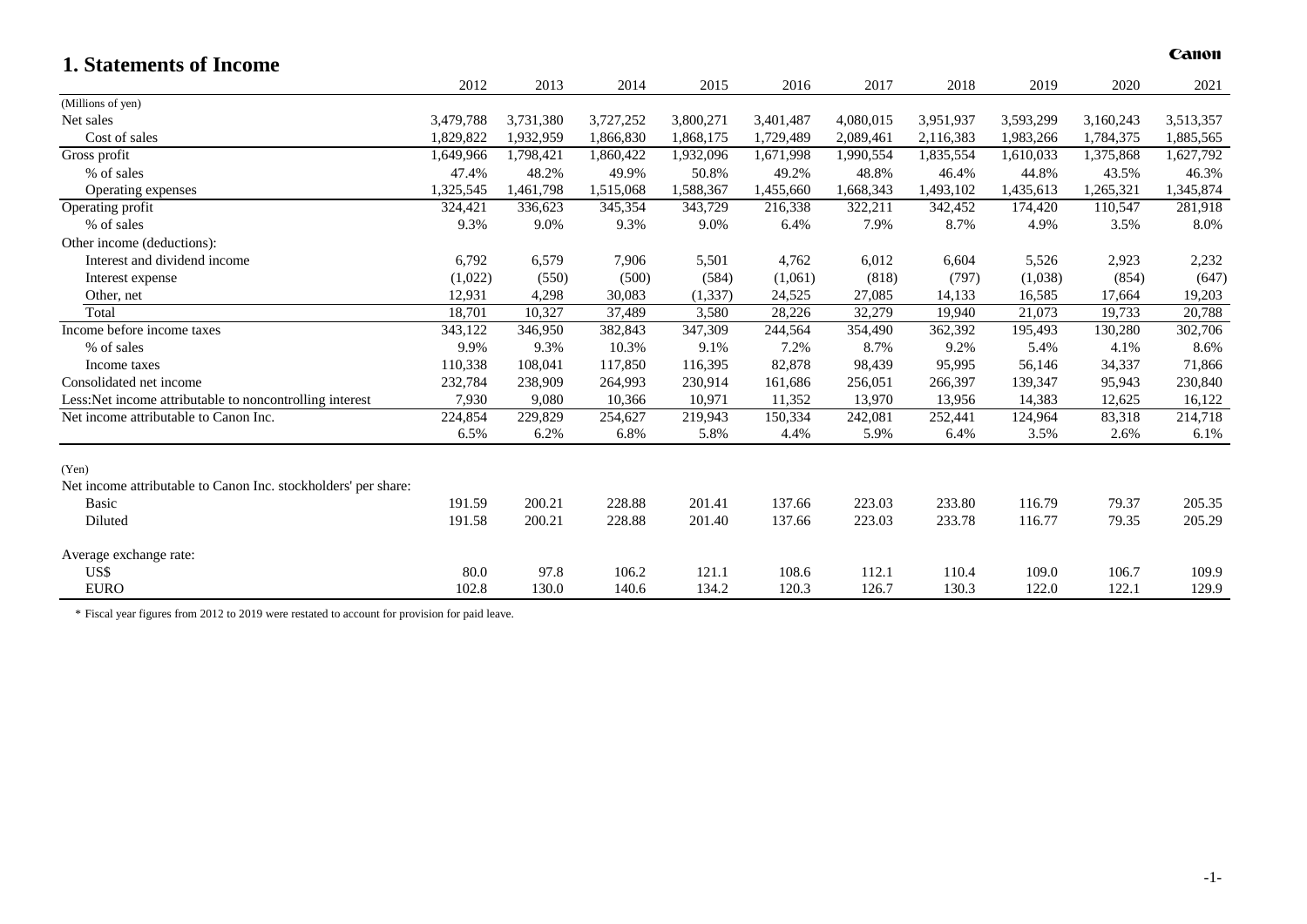| <b>2. Balance Sheets</b>                       |            |            |             |             |             |             |             |             |               | Canon         |
|------------------------------------------------|------------|------------|-------------|-------------|-------------|-------------|-------------|-------------|---------------|---------------|
|                                                | 2012       | 2013       | 2014        | 2015        | 2016        | 2017        | 2018        | 2019        | 2020          | 2021          |
| (Millions of yen)                              |            |            |             |             |             |             |             |             |               |               |
| Assets                                         |            |            |             |             |             |             |             |             |               |               |
| Current assets:                                |            |            |             |             |             |             |             |             |               |               |
| Cash and cash equivalents                      | 666,678    | 788,909    | 844,580     | 633,613     | 630,193     | 721,814     | 520,645     | 412,814     | 407,684       | 401,395       |
| Short-term investments                         | 28,322     | 47,914     | 71,863      | 20,651      | 3,206       | 1,965       | 956         | 1,767       | 71            | 3,377         |
| Trade receivables, net                         | 573,375    | 608,741    | 625,675     | 588,001     | 641,458     | 650,872     | 612,953     | 559,836     | 546,771       | 522,432       |
| Inventories                                    | 551,623    | 553,773    | 528,167     | 501,895     | 560,736     | 570,033     | 611,281     | 584,756     | 562,807       | 650,568       |
| Prepaid expenses and other current assets      | 262,258    | 286,605    | 321,648     | 313,019     | 264,155     | 287,965     | 304,346     | 286,792     | 271,810       | 300,573       |
| Total current assets                           | 2,082,256  | 2,285,942  | 2,391,933   | 2,057,179   | 2,099,748   | 2,232,649   | 2,050,181   | 1,845,965   | 1,789,143     | 1,878,345     |
| Noncurrent receivables                         | 19,702     | 19,276     | 29,785      | 29,476      | 29,297      | 35,444      | 18,230      | 17,135      | 17,276        | 16,388        |
| Investments                                    | 56,617     | 70,358     | 65,176      | 67,862      | 73,680      | 48,320      | 42,556      | 48,361      | 49,994        | 60,967        |
| Property, plant and equipment, net             | 1,260,364  | 1,278,730  | 1,269,529   | 1,219,652   | 1,194,976   | 1,126,620   | 1,090,992   | 1,089,671   | 1,037,680     | 1,041,403     |
| Other assets                                   | 540,603    | 592,490    | 708,431     | 1,057,551   | 1,744,578   | 1,758,593   | 1,700,996   | 1,770,786   | 1,731,521     | 1,753,785     |
| Total assets                                   | 3,959,542  | 4,246,796  | 4,464,854   | 4,431,720   | 5,142,279   | 5,201,626   | 4,902,955   | 4,771,918   | 4,625,614     | 4,750,888     |
| Liabilities and equity                         |            |            |             |             |             |             |             |             |               |               |
| Current liabilities:                           |            |            |             |             |             |             |             |             |               |               |
| Short-term loans                               | 1,866      | 1,299      | 1,018       | 688         | 1,850       | 39,328      | 38,527      | 42,034      | 392,235       | 44,891        |
| Trade payables                                 | 325,235    | 307,157    | 310,214     | 278,255     | 372,269     | 380,654     | 352,489     | 305,312     | 303,809       | 338,604       |
| Accrued Income taxes                           | 60,057     | 53,196     | 57,212      | 47,431      | 30,514      | 77,501      | 41,264      | 18,801      | 18,761        | 43,081        |
| Accrued expenses                               | 291,348    | 315,536    | 345,237     | 317,653     | 304,901     | 330,188     | 321,137     | 336,396     | 317,716       | 323,929       |
| Other current liabilities                      | 165,929    | 171,119    | 207,698     | 171,302     | 273,835     | 281,809     | 276,237     | 269,460     | 293,668       | 310,328       |
| Total current liabilities                      | 844,435    | 848,307    | 921,379     | 815,329     | 983,369     | 1,109,480   | 1,029,654   | 972,003     | 1,326,189     | 1,060,833     |
| Long-term debt, excluding current installments | 2,117      | 1,448      | 1,148       | 881         | 611,289     | 493,238     | 361,962     | 357,340     | 4,834         | 179,750       |
| Accrued pension and severance cost             | 282,229    | 240,416    | 292,076     | 307,539     | 418,564     | 376,340     | 394,047     | 368,507     | 345,897       | 248,467       |
| Other noncurrent liabilities                   | 82,518     | 96,514     | 116,405     | 130,838     | 142,049     | 133,816     | 107,147     | 190,088     | 164,653       | 163,409       |
| <b>Total liabilities</b>                       | 1,211,299  | 1,186,685  | 1,331,008   | 1,254,587   | 2,155,271   | 2,112,874   | 1,892,810   | 1,887,938   | 1,841,573     | 1,652,459     |
| Canon Inc. stockholders' equity:               |            |            |             |             |             |             |             |             |               |               |
| Common stock                                   | 174,762    | 174,762    | 174,762     | 174,762     | 174,762     | 174,762     | 174,762     | 174,762     | 174,762       | 174,762       |
| Additional paid-in capital                     | 401,547    | 402,029    | 401,563     | 401,358     | 401,385     | 401,386     | 404,389     | 405,017     | 404,620       | 403,119       |
| Retained earnings                              | 3,195,243  | 3,269,733  | 3,378,770   | 3,423,961   | 3,410,484   | 3,489,547   | 3,569,066   | 3,522,655   | 3,478,807     | 3,606,052     |
| Accumulated other comprehensive income (loss)  | (367, 249) | (80, 646)  | 28,286      | (29, 742)   | (199, 881)  | (143,228)   | (269,071)   | (308, 442)  | (324,789)     | (151, 794)    |
| Treasury stock                                 | (811, 673) | (861, 666) | (1,011,418) | (1,010,410) | (1,010,423) | (1,058,481) | (1,058,502) | (1,108,496) | (1, 158, 369) | (1, 158, 366) |
| Total Canon Inc. stockholders' equity          | 2,592,630  | 2,904,212  | 2,971,963   | 2,959,929   | 2,776,327   | 2,863,986   | 2,820,644   | 2,685,496   | 2,575,031     | 2,873,773     |
| Noncontrolling interests                       | 155,613    | 155,899    | 161,883     | 217,204     | 210,681     | 224,766     | 189,501     | 198,484     | 209,010       | 224,656       |
| Total equity                                   | 2,748,243  | 3,060,111  | 3,133,846   | 3,177,133   | 2,987,008   | 3,088,752   | 3,010,145   | 2,883,980   | 2,784,041     | 3,098,429     |
| Total liabilities and equity                   | 3,959,542  | 4,246,796  | 4,464,854   | 4,431,720   | 5,142,279   | 5,201,626   | 4,902,955   | 4,771,918   | 4,625,614     | 4,750,888     |
|                                                |            |            |             |             |             |             |             |             |               |               |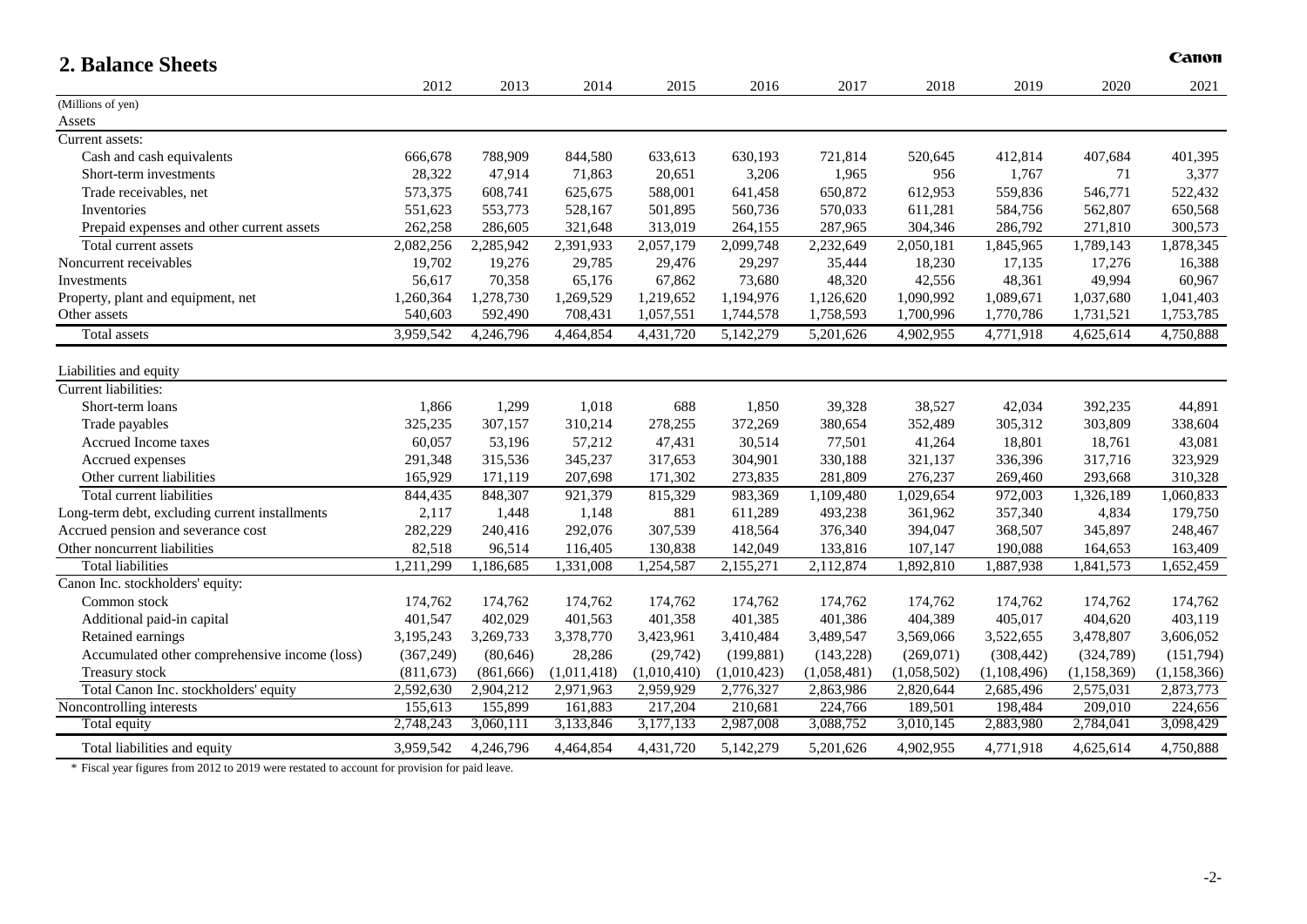| <b>3. Statements of Cash Flows</b>                                                |            |            |            |            |                      |            |            |            |            | Canon      |
|-----------------------------------------------------------------------------------|------------|------------|------------|------------|----------------------|------------|------------|------------|------------|------------|
|                                                                                   | 2012       | 2013       | 2014       | 2015       | 2016                 | 2017       | 2018       | 2019       | 2020       | 2021       |
| (Millions of yen)                                                                 |            |            |            |            |                      |            |            |            |            |            |
| Cash flows from operating activities:                                             |            |            |            |            |                      |            |            |            |            |            |
| Consolidated net income                                                           | 232,784    | 238,909    | 264,993    | 230.914    | 161.686              | 256.051    | 266,397    | 139.347    | 95,943     | 230,840    |
| Adjustments to reconcile net income to net cash provided by operating activities: |            |            |            |            |                      |            |            |            |            |            |
| Depreciation and amortization                                                     | 258,133    | 275,173    | 263,480    | 273,327    | 250,096              | 261,881    | 251,554    | 237,327    | 227,825    | 221,246    |
| Loss (gain) on disposal of property, plant and equipment                          | 11,242     | 10,638     | 12,429     | 7,975      | 5,203                | 6,935      | 5,726      | 5,991      | 4,326      | 7,745      |
| Deferred income taxes                                                             | 7,713      | 16,744     | 8,779      | 4,962      | 7,385                | (17, 188)  | (12,004)   | (6,523)    | (15,542)   | (9,826)    |
| (Increase) decrease in trade receivables                                          | 5,030      | 45,040     | 9,323      | 22,720     | (4, 155)             | 3,563      | (17, 724)  | 43,504     | 15,120     | 44,678     |
| (Increase) decrease in inventories                                                | (24, 805)  | 85,577     | 59,004     | 14,249     | 6,156                | 2,967      | (61, 755)  | 19,895     | 16,075     | (61, 017)  |
| Increase (decrease) in trade payables                                             | (102, 293) | (108, 622) | (24, 620)  | (17, 288)  | 56,844               | 4,951      | (31,212)   | (35,509)   | (4,636)    | 52,138     |
| Increase (decrease) in income taxes                                               | 12,427     | (9, 432)   | 3,586      | (8,731)    | (16, 456)            | 46,296     | (35, 284)  | (22, 279)  | 43         | 24,017     |
| Increase (decrease) in accrued expenses                                           | (30, 654)  | (14,981)   | 11,520     | (25,400)   | (5,169)              | 17,897     | 3,041      | 9,738      | (16, 413)  | (8,673)    |
| Other, net                                                                        | 14,500     | (31, 404)  | (24, 567)  | (28,004)   | 38,693               | 7,204      | (3, 446)   | (33,030)   | 11,064     | (50, 120)  |
| Net cash provided by operating activities (a)                                     | 384,077    | 507,642    | 583,927    | 474,724    | $\overline{500,283}$ | 590,557    | 365,293    | 358,461    | 333,805    | 451,028    |
| Cash flows from investing activities:                                             |            |            |            |            |                      |            |            |            |            |            |
| Purchases of fixed assets                                                         | (316,211)  | (233, 175) | (218, 362) | (252,948)  | (206, 971)           | (189, 484) | (191, 399) | (215,671)  | (164, 719) | (177, 350) |
| Proceeds from sale of fixed assets                                                | 4,861      | 1,763      | 3,994      | 3,824      | 6,177                | 26,444     | 9,634      | 885        | 7,815      | 3,796      |
| Purchases of marketable securities                                                | (417)      | (5,771)    | (311)      | (98)       | (84)                 | (2,220)    | (2,311)    | (4,907)    | (592)      | (4,378)    |
| Proceeds from sale of marketable securities                                       | 344        | 4,528      | 2,606      | 804        | 1,181                | 970        | 1,615      | 828        | 558        | 1,714      |
| Acquisitions of businesses, net of cash acquired                                  | (1,500)    | (5,210)    | (54, 772)  | (251, 534) | (649, 570)           | (6, 557)   | (13,346)   | (8,880)    | (127)      | (31, 751)  |
| Other, net                                                                        | 100,183    | (12, 347)  | (2,453)    | 46,333     | 12,142               | 5,837      | 192        | (823)      | 1,626      | 713        |
| Net cash used in investing activities (b)                                         | (212,740)  | (250, 212) | (269, 298) | (453, 619) | (837, 125)           | (165,010)  | (195, 615) | (228, 568) | (155, 439) | (207, 256) |
| Cash flows from financing activities:                                             |            |            |            |            |                      |            |            |            |            |            |
| Proceeds from issuance of long-term debt                                          | 614        | 1,483      | 1,377      | 717        | 610,552              | 1,570      | 439 -      |            | 2,100      | 175,100    |
| Repayment of long-term debt                                                       | (3,732)    | (2, 334)   | (2,152)    | (1,350)    | (856)                | (126, 578) | (136,094)  | (8,678)    | (11,095)   | (347, 029) |
| Increase (decrease) in short-term loans                                           | (5,055)    | (547)      | $(54) -$   |            | (80, 580)            | 5,628      | 2,501      | 4,913      | 5,100      | (2,700)    |
| Dividends paid                                                                    | (142, 362) | (155, 627) | (145,790)  | (174, 711) | (163, 810)           | (162, 887) | (178, 159) | (171, 487) | (126,938)  | (88, 891)  |
| Other, net                                                                        | (169, 204) | (65, 156)  | (154, 267) | (34, 858)  | (9,614)              | (58, 197)  | (43,517)   | (57, 338)  | (52, 616)  | (3,846)    |
| Net cash provided by (used in) financing activities                               | (319, 739) | (222, 181) | (300, 886) | (210, 202) | 355,692              | (340, 464) | (354, 830) | (232,590)  | (183, 449) | (267, 366) |
| Effect of exchange rate changes on cash and cash equivalents                      | 41,853     | 86,982     | 41,928     | (21, 870)  | (22, 270)            | 6,538      | (16, 017)  | (5, 134)   | (47)       | 17,305     |
| Net change in cash and cash equivalents                                           | (106, 549) | 122,231    | 55,671     | (210,967)  | (3,420)              | 91,621     | (201, 169) | (107, 831) | (5,130)    | (6,289)    |
| Cash and cash equivalents at beginning of year                                    | 773,227    | 666,678    | 788,909    | 844,580    | 633,613              | 630,193    | 721,814    | 520,645    | 412,814    | 407,684    |
| Cash and cash equivalents at end of year                                          | 666,678    | 788,909    | 844,580    | 633,613    | 630,193              | 721,814    | 520,645    | 412,814    | 407,684    | 401,395    |
| Free cash flow : $(a) + (b)$                                                      | 171,337    | 257,430    | 314,629    | 21,105     | (336, 842)           | 425,547    | 169,678    | 129,893    | 178,366    | 243,772    |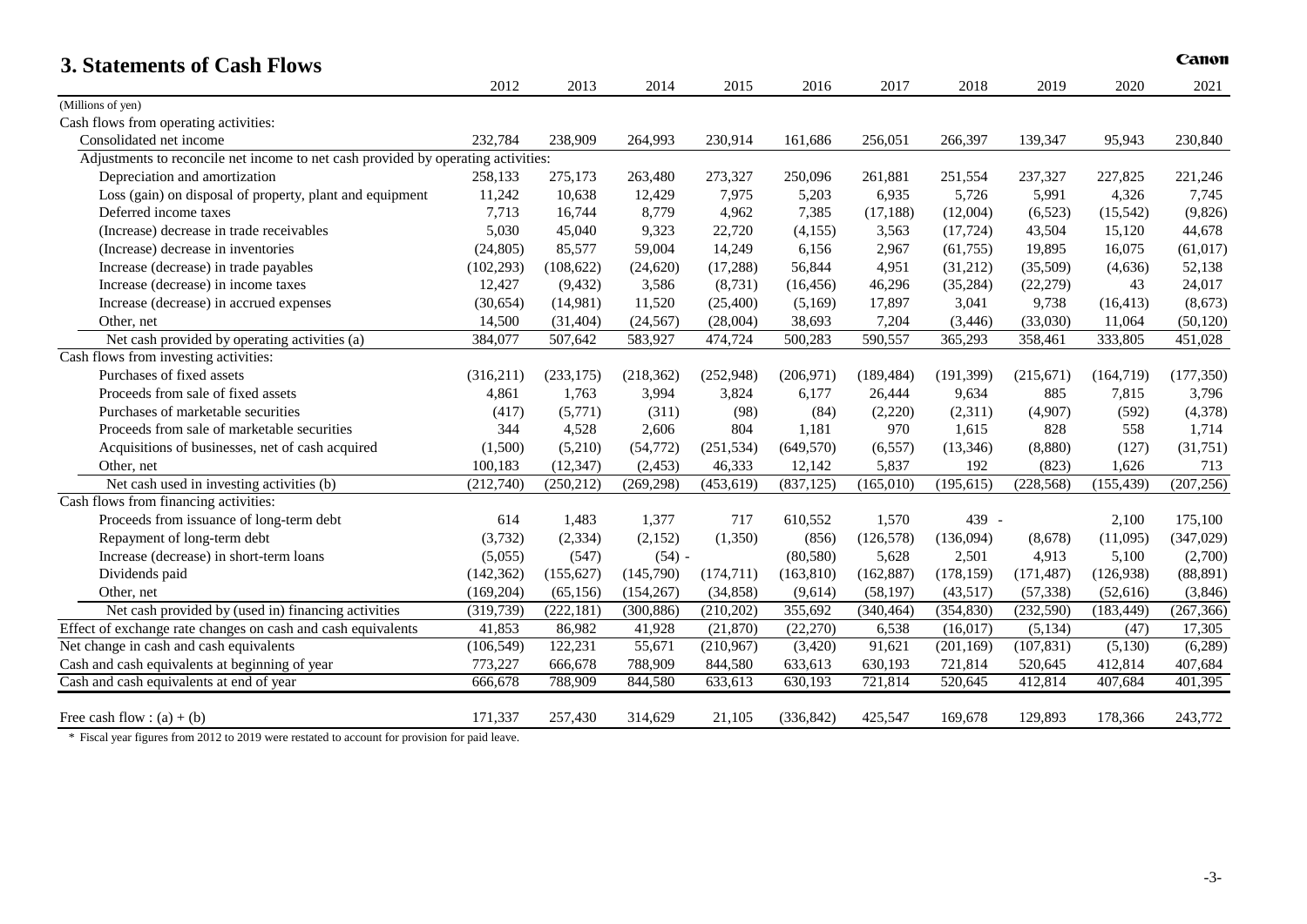| 4. Net Sales by Business Unit |                          |           |           |           |           |           |           |           |           |                     |           | Canon      |
|-------------------------------|--------------------------|-----------|-----------|-----------|-----------|-----------|-----------|-----------|-----------|---------------------|-----------|------------|
|                               | 2012                     | 2013      | 2014      | 2015      | 2016      | 2017      | 2018      | 2019      | 2020      |                     | 2020      | 2021       |
| (Millions of yen)             |                          |           |           |           |           |           |           |           |           | (Millions of yen)   |           |            |
| (Old Segment)                 |                          |           |           |           |           |           |           |           |           | (New Segment)       |           |            |
| Office                        | 1,757,575                | 2,000,073 | 2,078,732 | 2,110,816 | .807,819  | 1,804,782 | 1,868,355 | 1,752,107 | ,440,212  | Printing            | 1,804,427 | 1,938,847  |
| Imaging System                | 1,405,971                | .448,938  | 1,343,194 | 1,263,835 | 1,095,289 | .136,188  | 970,435   | 807,414   | 712,238   | Imaging             | 541,314   | 653,532    |
| Medical System                | $\overline{\phantom{a}}$ |           |           |           | $\sim$    | 436,187   | 437,578   | 438,525   | 436,074   | Medica              | 436,074   | 480,362    |
| Industry and Others           | 407,840                  | 374,870   | 398,765   | 524,651   | 584,660   | 792,850   | 781,887   | 688,433   | 654,813   | Industrial & Others | 461,522   | 545,742    |
| Eliminations                  | (91, 598)                | (92,501)  | (93, 439) | (99, 031) | (86, 281) | (89,992)  | (106,318) | (93,180)  | (83,094)  | Eliminations        | (83,094)  | (105, 126) |
| Total                         | 3,479,788                | 3,731,380 | 3,727,252 | 3,800,27  | 3,401,487 | 4,080,015 | 3,951,937 | 3,593,299 | 3,160,243 | Total               | 3.160.243 | 3,513,357  |

\* Based on the realignment of internal reporting and management structure, changes were made to the names and composition of segments from the first quarter of 2021. Information pertaining to fiscal year 2020 has also been restated to conform to this change.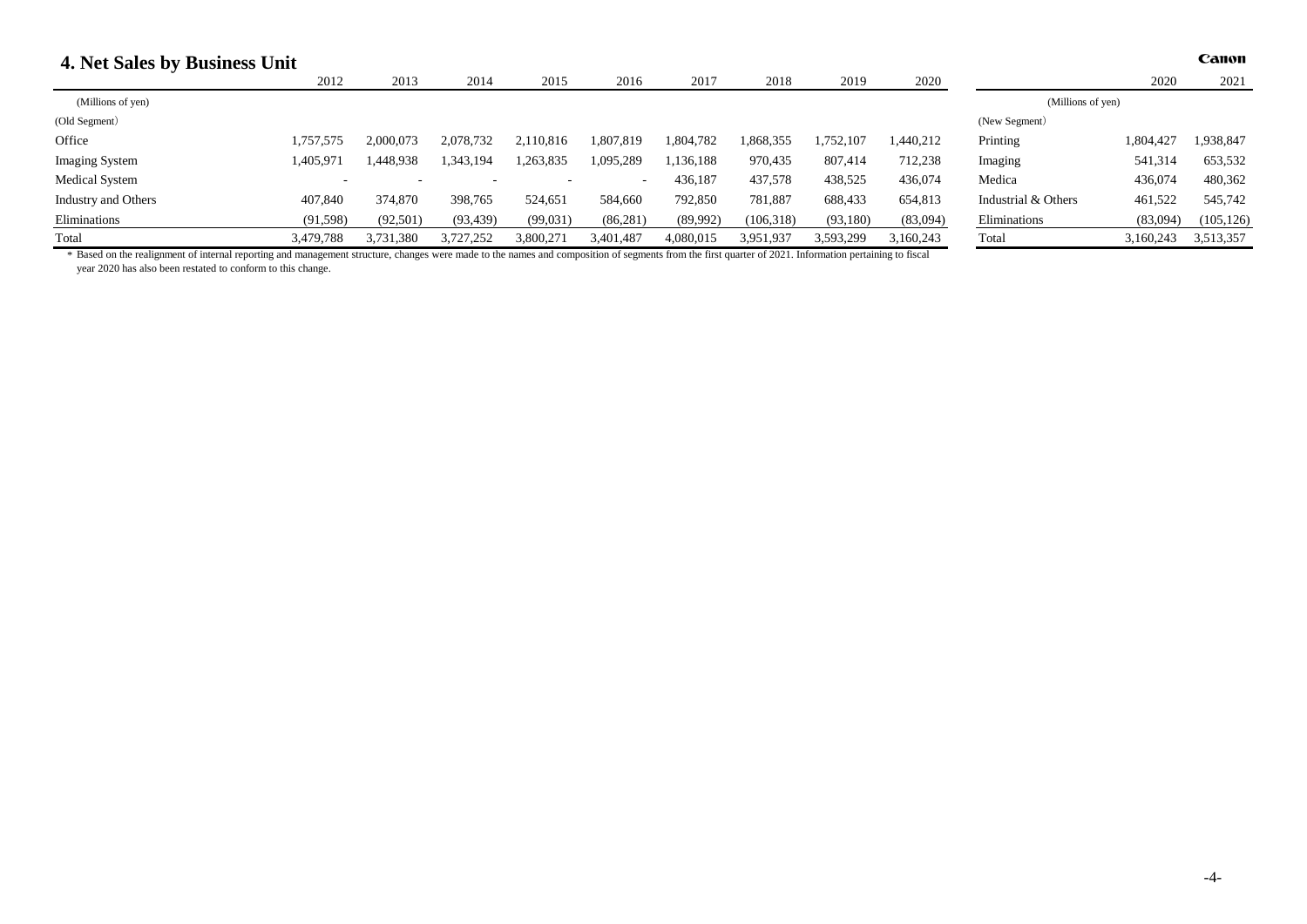| 5. Net Sales by Region |           |           |           |           |           |           |           |           |           | Canon     |
|------------------------|-----------|-----------|-----------|-----------|-----------|-----------|-----------|-----------|-----------|-----------|
|                        | 2012      | 2013      | 2014      | 2015      | 2016      | 2017      | 2018      | 2019      | 2020      | 2021      |
| (Millions of yen)      |           |           |           |           |           |           |           |           |           |           |
| Japan                  | 720,286   | 715,863   | 724,317   | 714,280   | 706,979   | 884,828   | 869,577   | 872,534   | 806,305   | 830,378   |
| Overseas:              |           |           |           |           |           |           |           |           |           |           |
| Americas               | 939,873   | 1,059,501 | 1,036,500 | 1,144,422 | 963,544   | 1,107,515 | 1,076,402 | 1,029,078 | 852,451   | 968,839   |
| Europe                 | 1,014,038 | 1,124,929 | ,090,484  | 1,074,366 | 913,523   | 1,028,415 | 1,015,428 | 882,480   | 795,616   | 894,898   |
| Asia and Oceania       | 805,591   | 831,087   | 875,951   | 867,203   | 817,441   | 1,059,257 | 990,530   | 809,207   | 705,871   | 819,242   |
| Overseas total         | 2,759,502 | 3,015,517 | 3,002,935 | 3,085,991 | 2,694,508 | 3,195,187 | 3,082,360 | 2,720,765 | 2,353,938 | 2,682,979 |
| Total                  | 3,479,788 | 3,731,380 | 3,727,252 | 3,800,271 | 3,401,487 | 4,080,015 | 3,951,937 | 3,593,299 | 3,160,243 | 3,513,357 |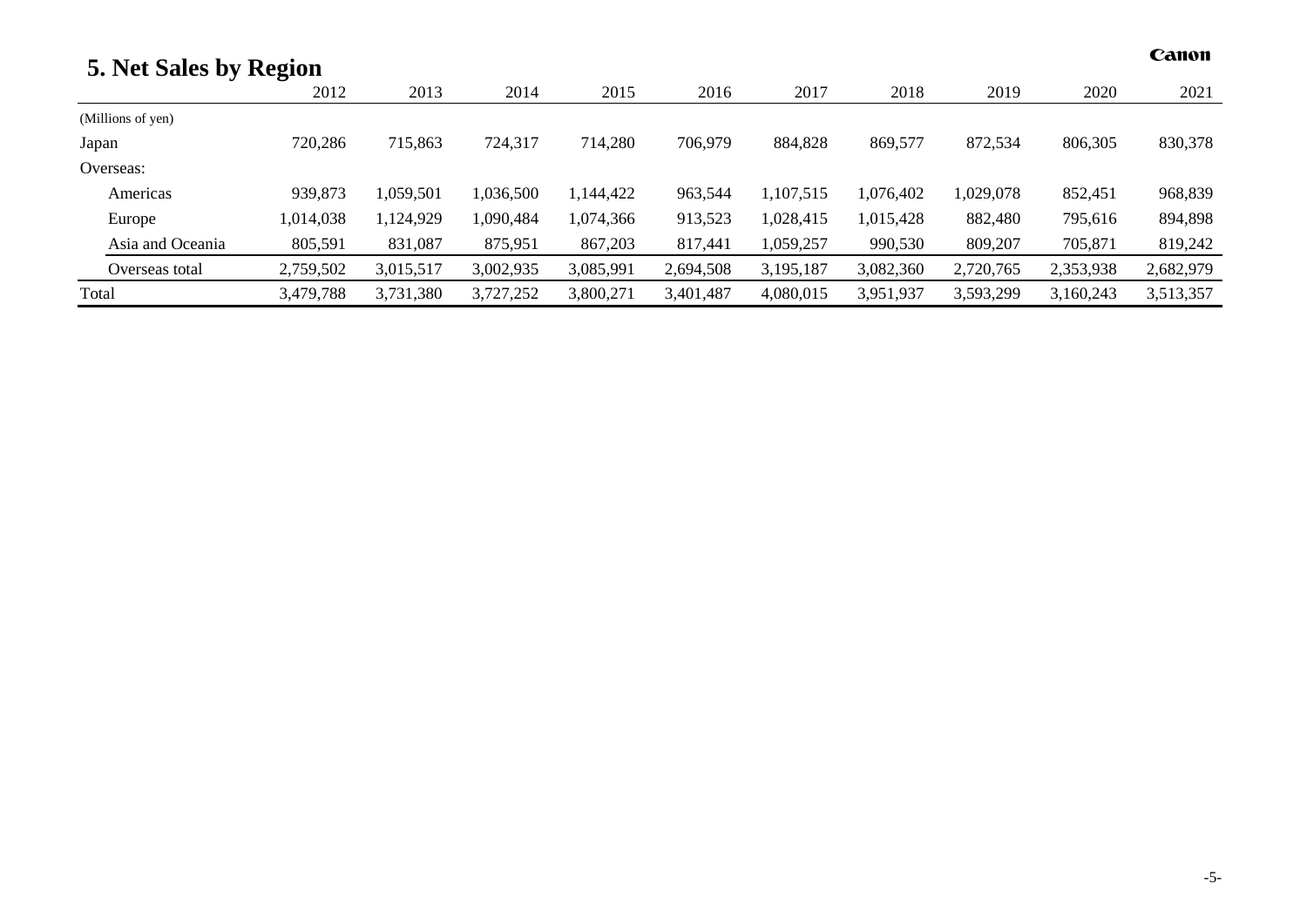| <b>6. Segment Information</b> |                          |            |           |                          |           |            |            |           |           |                      |                               |           | canon      |
|-------------------------------|--------------------------|------------|-----------|--------------------------|-----------|------------|------------|-----------|-----------|----------------------|-------------------------------|-----------|------------|
| (Millions of yen)             | 2012                     | 2013       | 2014      | 2015                     | 2016      | 2017       | 2018       | 2019      | 2020      |                      |                               | 2020      | 2021       |
| (Old Segment)                 |                          |            |           |                          |           |            |            |           |           | (New Segment)        |                               |           |            |
| Ofiice:                       |                          |            |           |                          |           |            |            |           |           | Printing:            |                               |           |            |
| <b>Net Sales</b>              | 1,757,575                | 2,000,073  | 2,078,732 | 2,110,816                | 1,807,819 | 1,865,928  | 1,868,355  | 1,752,107 | 1,440,212 |                      | Net Sales                     | 1,804,427 | 1,938,847  |
| Operating profit              | 203,578                  | 266,908    | 292,057   | 290,586                  | 169,486   | 174,562    | 217,083    | 164,996   | 81,369    |                      | Operating profit              | 147,108   | 225,693    |
| % of sales                    | 11.6%                    | 13.3%      | 14.0%     | 13.8%                    | 9.4%      | 9.4%       | 11.6%      | 9.4%      | 5.6%      |                      | % of sales                    | 8.2%      | 11.6%      |
| Total assets                  | 927,543                  | 954,803    | 1,025,499 | 1,020,758                | 961,749   | 962,006    | 937,607    | 878,705   | 812,553   |                      | <b>Total</b> assets           | 913,931   | .009,922   |
| Depreciation and amortization | 77,660                   | 88,344     | 87,058    | 86,206                   | 78,319    | 74,377     | 66,107     | 59,061    | 56,814    |                      | Depreciation and amortization | 69,725    | 69,549     |
| Capital expenditures          | 58,402                   | 54,644     | 69,704    | 73,819                   | 72,189    | 47,653     | 48,415     | 51,680    | 46,536    |                      | Capital expenditures          | 56,613    | 63,609     |
| Imaging System:               |                          |            |           |                          |           |            |            |           |           | Imaging:             |                               |           |            |
| Net Sales                     | 1,405,971                | 1,448,938  | 1,343,194 | 1,263,835                | 1,095,289 | 1,099,125  | 970,435    | 807,414   | 712,238   |                      | Net Sales                     | 541,314   | 653,532    |
| Operating profit              | 210,318                  | 203,794    | 194,601   | 183,439                  | 144,413   | 176,287    | 126,836    | 48,167    | 71,805    |                      | Operating profit              | 5,730     | 78,718     |
| % of sales                    | 15.0%                    | 14.1%      | 14.5%     | 14.5%                    | 13.2%     | 16.0%      | 13.1%      | 6.0%      | 10.1%     |                      | % of sales                    | 1.1%      | 12.0%      |
| <b>Total</b> assets           | 614,328                  | 584,856    | 517,524   | 452,283                  | 391,661   | 368,410    | 371,944    | 313,141   | 242,923   |                      | Total assets                  | 239,605   | 236,143    |
| Depreciation and amortization | 53,664                   | 56,564     | 53,912    | 52,070                   | 47,386    | 39,694     | 38,054     | 35,805    | 30,381    |                      | Depreciation and amortization | 22,201    | 21,840     |
| Capital expenditures          | 58,142                   | 44,112     | 31,124    | 38,337                   | 25,564    | 27,220     | 25,712     | 24,016    | 19,814    |                      | Capital expenditures          | 12,540    | 12,069     |
| Medical System:               |                          |            |           |                          |           |            |            |           |           | Medical:             |                               |           |            |
| Net Sales                     |                          |            |           |                          |           | 436,187    | 437,578    | 438,525   | 436,074   |                      | Net Sales                     | 436,074   | 480,362    |
| Operating profit              |                          |            |           |                          |           | 21,941     | 28,839     | 26,744    | 25,244    |                      | Operating profit              | 25,244    | 29,420     |
| % of sales                    |                          |            |           | $\overline{\phantom{a}}$ |           | 5.0%       | 6.6%       | 6.1%      | 5.8%      |                      | % of sales                    | 5.8%      | 6.1%       |
| Total assets                  |                          |            |           | $\sim$                   |           | 238,824    | 247,282    | 273,525   | 286,749   |                      | Total assets                  | 286,749   | 311,247    |
| Depreciation and amortization | $\overline{a}$           |            |           | $\overline{a}$           |           | 5,212      | 9,365      | 11,760    | 11,781    |                      | Depreciation and amortization | 11,781    | 12,435     |
| Capital expenditures          | $\overline{\phantom{a}}$ |            |           | $\overline{\phantom{a}}$ |           | 8,963      | 7,454      | 7,074     | 7,244     |                      | Capital expenditures          | 7,244     | 11,888     |
| Industry and Others:          |                          |            |           |                          |           |            |            |           |           | Industrial & Others: |                               |           |            |
| <b>Net Sales</b>              | 407,840                  | 374,870    | 398,765   | 524,651                  | 584,660   | 768,767    | 781,887    | 688,433   | 654,813   |                      | Net Sales                     | 461,522   | 545,742    |
| Operating profit              | 5,910                    | (25, 331)  | (21, 801) | (13,079)                 | 7,448     | 52,665     | 59,386     | 19,392    | 13,225    |                      | Operating profit              | 20,516    | 44,308     |
| % of sales                    | 1.4%                     | $(6.8\%)$  | $(5.5\%)$ | $(2.5\%)$                | 1.3%      | 6.9%       | 7.6%       | 2.8%      | 2.0%      |                      | % of sales                    | 4.4%      | 8.1%       |
| Total assets                  | 337,899                  | 328,202    | 342,695   | 332,252                  | 545,210   | 378,949    | 390,282    | 409,587   | 446.674   |                      | <b>Total</b> assets           | 348.614   | 345,883    |
| Depreciation and amortization | 34,264                   | 37,072     | 37,544    | 45,064                   | 41,053    | 39,706     | 39,926     | 40,732    | 40,406    |                      | Depreciation and amortization | 28,720    | 27,677     |
| Capital expenditures          | 44,086                   | 27,040     | 15,976    | 24,241                   | 29,346    | 17,024     | 23,887     | 33,458    | 24,079    |                      | Capital expenditures          | 21,276    | 25,759     |
| Corporate and Eliminations:   |                          |            |           |                          |           |            |            |           |           |                      | Corporate and Eliminations:   |           |            |
| <b>Net Sales</b>              | (91, 598)                | (92, 501)  | (93, 439) | (99, 031)                | (86, 281) | (89,992)   | (106, 318) | (93, 180) | (83,094)  |                      | Net Sales                     | (83,094)  | (105, 126) |
| Operating profit              | (95, 385)                | (108, 748) | (119,503) | (117, 217)               | (105,009) | (103, 244) | (89, 692)  | (84, 879) | (81,096)  |                      | Operating profit              | (88.051)  | (96, 221)  |
| Total assets                  | 2,075,733                | 2,374,849  | 2,574,900 | 2,622,480                | 3,239,909 | 3,250,102  | 2,952,350  | 2,896,960 | 2,836,715 |                      | <b>Total</b> assets           | 2,836,715 | 2,847,693  |
| Depreciation and amortization | 92,545                   | 93,193     | 84,966    | 89,987                   | 83,338    | 102,892    | 98,102     | 89,969    | 88,443    |                      | Depreciation and amortization | 95,398    | 89,745     |
| Capital expenditures          | 146,031                  | 101,682    | 107,956   | 106,733                  | 81,280    | 80,529     | 95,036     | 95,000    | 64,054    |                      | Capital expenditures          | 64,054    | 65,675     |
| Consolidated:                 |                          |            |           |                          |           |            |            |           |           | Consolidated:        |                               |           |            |
| <b>Net Sales</b>              | 3,479,788                | 3,731,380  | 3,727,252 | 3,800,271                | 3,401,487 | 4,080,015  | 3,951,937  | 3,593,299 | 3,160,243 |                      | Net Sales                     | 3.160.243 | 3,513,357  |
| Operating profit              | 324,421                  | 336,623    | 345,354   | 343,729                  | 216,338   | 322,211    | 342,452    | 174,420   | 110,547   |                      | Operating profit              | 110,547   | 281,918    |
| % of sales                    | 9.3%                     | 9.0%       | 9.3%      | 9.0%                     | 6.4%      | 7.9%       | 8.7%       | 4.9%      | 3.5%      |                      | % of sales                    | 3.5%      | 8.0%       |
| <b>Total</b> assets           | 3,955,503                | 4,242,710  | 4,460,618 | 4,427,773                | 5,138,529 | 5,198,291  | 4,899,465  | 4,771,918 | 4,625,614 |                      | <b>Total</b> assets           | 4,625,614 | 4,750,888  |
| Depreciation and amortization | 258,133                  | 275,173    | 263,480   | 273,327                  | 250,096   | 261,881    | 251,554    | 237,327   | 227,825   |                      | Depreciation and amortization | 227,825   | 221,246    |
| Capital expenditures          | 306,661                  | 227,478    | 224,760   | 243,130                  | 208,379   | 181,389    | 200.504    | 211,228   | 161,727   |                      | Capital expenditures          | 161,727   | 179,000    |

|                      |                               | 2020      | 2021       |
|----------------------|-------------------------------|-----------|------------|
| (New Segment)        |                               |           |            |
| Printing:            |                               |           |            |
|                      | <b>Net Sales</b>              | 1,804,427 | 1,938,847  |
|                      | Operating profit              | 147,108   | 225,693    |
|                      | % of sales                    | 8.2%      | 11.6%      |
|                      | Total assets                  | 913,931   | 1,009,922  |
|                      | Depreciation and amortization | 69,725    | 69,549     |
|                      | Capital expenditures          | 56,613    | 63,609     |
| Imaging:             |                               |           |            |
|                      | <b>Net Sales</b>              | 541,314   | 653,532    |
|                      | Operating profit              | 5,730     | 78,718     |
|                      | % of sales                    | 1.1%      | 12.0%      |
|                      | <b>Total assets</b>           | 239,605   | 236,143    |
|                      | Depreciation and amortization | 22,201    | 21,840     |
|                      | Capital expenditures          | 12,540    | 12,069     |
| Medical:             |                               |           |            |
|                      | <b>Net Sales</b>              | 436,074   | 480,362    |
|                      | Operating profit              | 25,244    | 29,420     |
|                      | % of sales                    | 5.8%      | 6.1%       |
|                      | <b>Total</b> assets           | 286,749   | 311,247    |
|                      | Depreciation and amortization | 11,781    | 12,435     |
|                      | Capital expenditures          | 7,244     | 11,888     |
| Industrial & Others: |                               |           |            |
|                      | Net Sales                     | 461,522   | 545,742    |
|                      | Operating profit              | 20,516    | 44,308     |
|                      | % of sales                    | 4.4%      | 8.1%       |
|                      | <b>Total assets</b>           | 348,614   | 345,883    |
|                      | Depreciation and amortization | 28,720    | 27,677     |
|                      | Capital expenditures          | 21,276    | 25,759     |
|                      | Corporate and Eliminations:   |           |            |
|                      | <b>Net Sales</b>              | (83,094)  | (105, 126) |
|                      | Operating profit              | (88,051)  | (96, 221)  |
|                      | <b>Total assets</b>           | 2,836,715 | 2,847,693  |
|                      | Depreciation and amortization | 95,398    | 89,745     |
|                      | Capital expenditures          | 64,054    | 65,675     |
| Consolidated:        |                               |           |            |
|                      | <b>Net Sales</b>              | 3,160,243 | 3,513,357  |
|                      | Operating profit              | 110,547   | 281,918    |
|                      | % of sales                    | 3.5%      | 8.0%       |
|                      | <b>Total assets</b>           | 4,625,614 | 4,750,888  |
|                      | Depreciation and amortization | 227,825   | 221,246    |
|                      | Capital expenditures          | 161,727   | 179,000    |

\* Fiscal year figures from 2012 to 2019 were restated to account for provision for paid leave.<br>from the first quarter of 2021. Information pertaining to fiscal year 2020 has also been restated to conform to this change. Canon